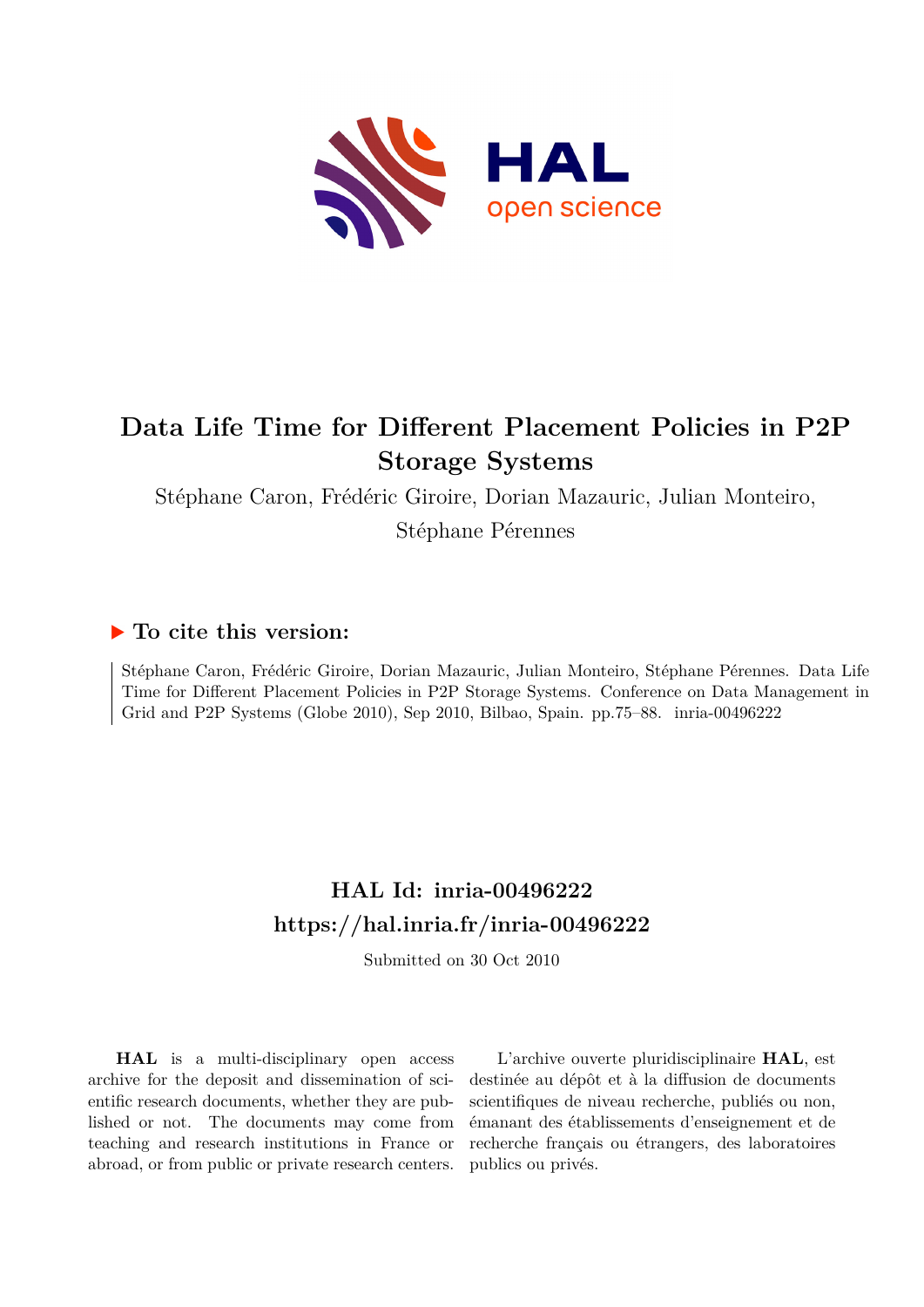# **Data Life Time for Different Placement Policies in P2P Storage Systems** *<sup>⋆</sup>*

S. Caron<sup>1</sup>, F. Giroire<sup>2</sup>, D. Mazauric<sup>2</sup>, J. Monteiro<sup>2</sup>, and S. Pérennes<sup>2</sup>

 $1$  ENS Paris

<sup>2</sup> MASCOTTE joint team, INRIA, I3S (CNRS, Univ. of Nice)

**Abstract.** Peer-to-peer systems are foreseen as an efficient solution to achieve reliable data storage at low cost. To deal with common P2P problems such as peer failures or churn, such systems encode the user data into redundant fragments and distribute them among peers. The way they distribute it, known as *placement policy*, has a significant impact on their behavior and reliability. In this paper, we study the impact of different placement policies on the data life time. More precisely, we describe methods to compute and approximate the mean time before the system loses data (*Mean Time to Data Loss*). We compare this metric for three placement policies: two of them *local*, in which the data is stored in logical peer neighborhoods, and one of them *global* in which fragments are parted uniformly at random among the different peers.

## **1 Introduction and System Description**

The key concept of Peer-to-Peer storage systems is to distribute redundant data among peers to achieve high reliability and fault tolerance at low cost. The addition of redundant data could be done by *Erasure Codes* [14], such as Reed Solomon, as used by some RAID schemes. When using Erasure Codes, the original user data (e.g. files, raw data, etc.) is cut into *blocks* that are in turn divided into *s* initial *fragments*. The encoding scheme produces  $s + r$  fragments that can tolerate r failures. In other words, the original block can be recovered from any  $s$  of the  $s + r$  encoded fragments. In a P2P storage system, these fragments are then placed on  $s + r$  different peers of the network according to a placement policy, which is the main subject of this paper. In [8] we studied placement policies by simulations, and we presented the amount of resource (bandwidth and storage space) required to maintain redundancy and to ensure a given level of reliability. In this paper, we present an analytical method to compute the metric Mean Time to Data Loss (MTTDL) for three different placement policies. The remainder of this paper is organized as follows: first we briefly present the characteristics of the studied P2P storage systems, followed by the related work. In Section 2, we describe the studied placement policies. Then, in Sections 3, 4, 5, we describe the analytical methods to compute exact values and approximations of the MTTDL for the three policies. We conclude in Section 6.

**Peer Failures.** It is assumed that the peers stay connected almost all the time into the system. Indeed, in our model a peer failure represents a disk crash or a peer that definitively leaves the system. In both cases, it is assumed that all the data on the peer's disk are lost. Following most works on P2P storage systems, peers get faulty

*<sup>⋆</sup>* This work was partially funded by the ANR project SPREADS and région PACA.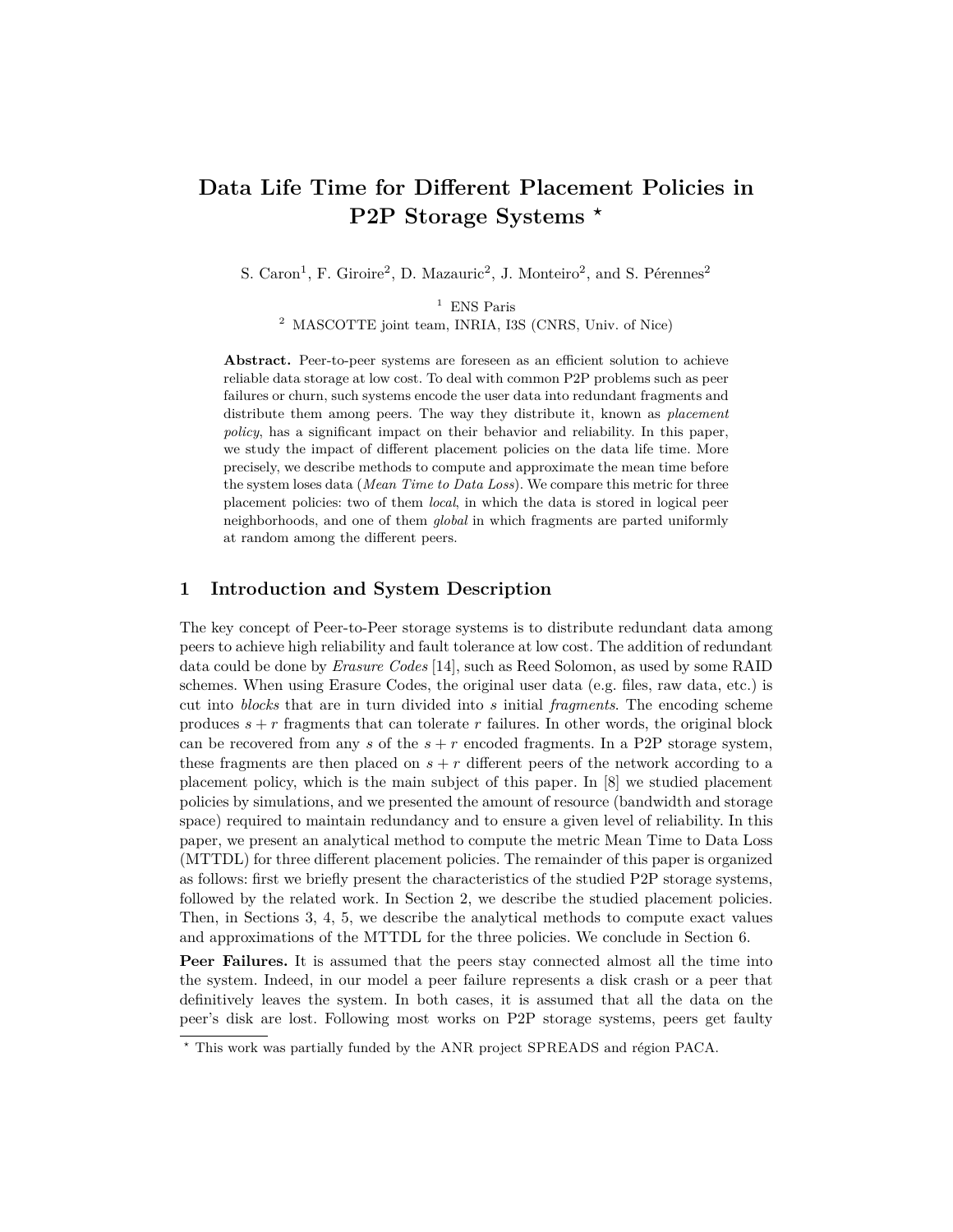

**Fig. 1.** Placement of two blocks *b*1 and *b*2 in the system using the different policies.

independently according to a memoryless process. For a given peer, the probability to fail at a given time step is  $\alpha$ .

**Reconstruction Strategy.** To ensure a durable long-term storage despite disk failures, the system needs to continuously monitor the number of fragments of each block and maintain a minimum number of redundancy fragments available in the network. In this work, we study the case where the reconstruction starts as soon as one of its fragments is lost, namely *eager* reconstruction strategy. In addition, the blocks are reconstructed in one time step, i.e., there is enough bandwidth to process the reconstruction quickly. After the reconstruction, the regenerated missing fragments are spread among different peers. Hence, after each time step, the system is fully reconstructed. We also studied systems with other reconstruction processes in [2], but we do not discuss them here due to lack of space.

#### **Related Work**

The majority of existing or proposed systems, e.g., CFS, Farsite [6], PAST, TotalRecall [1], use a local placement policy. For example, in PAST [13], the authors use the Pastry DHT to store replicas of data into logical neighbors. In the opposite way, some systems use a Global policy, as OceanStore [11] or GFS [7]. GFS spreads chunks of data on any server of the system using a pseudo-random placement. Chun et al. in [3] and Ktari et al. in [10] discuss the impact of data placement. The later do a practical study of a large number of placement policies for a system with high churn. They exhibit differences of performance in terms of delay, control overhead, success rate, and overlay route length. In the work closer to ours [12], the authors study the impact of data placement on the Mean Time to Data Loss (MTTDL) metric. All these studies consider the case of systems using replication. In this paper, we address the more complex case of Erasure Codes which are usually more efficient for the same storage overhead [14].

### **2 Placement Policies**

It has been shown that fragment placement has a strong impact on the system performance [8,12]. We study here three different strategies to place the  $s + r$  fragments of a block, as explained in the following and depicted in Figure 1:

• *Global Policy:* fragments are sent to peers chosen uniformly at random among all the *N* peers.

• *Buddy Policy:* peers are grouped into *C* independent clusters of size exactly  $s + r$ each. The fragments are then sent to a cluster chosen uniformly at random among the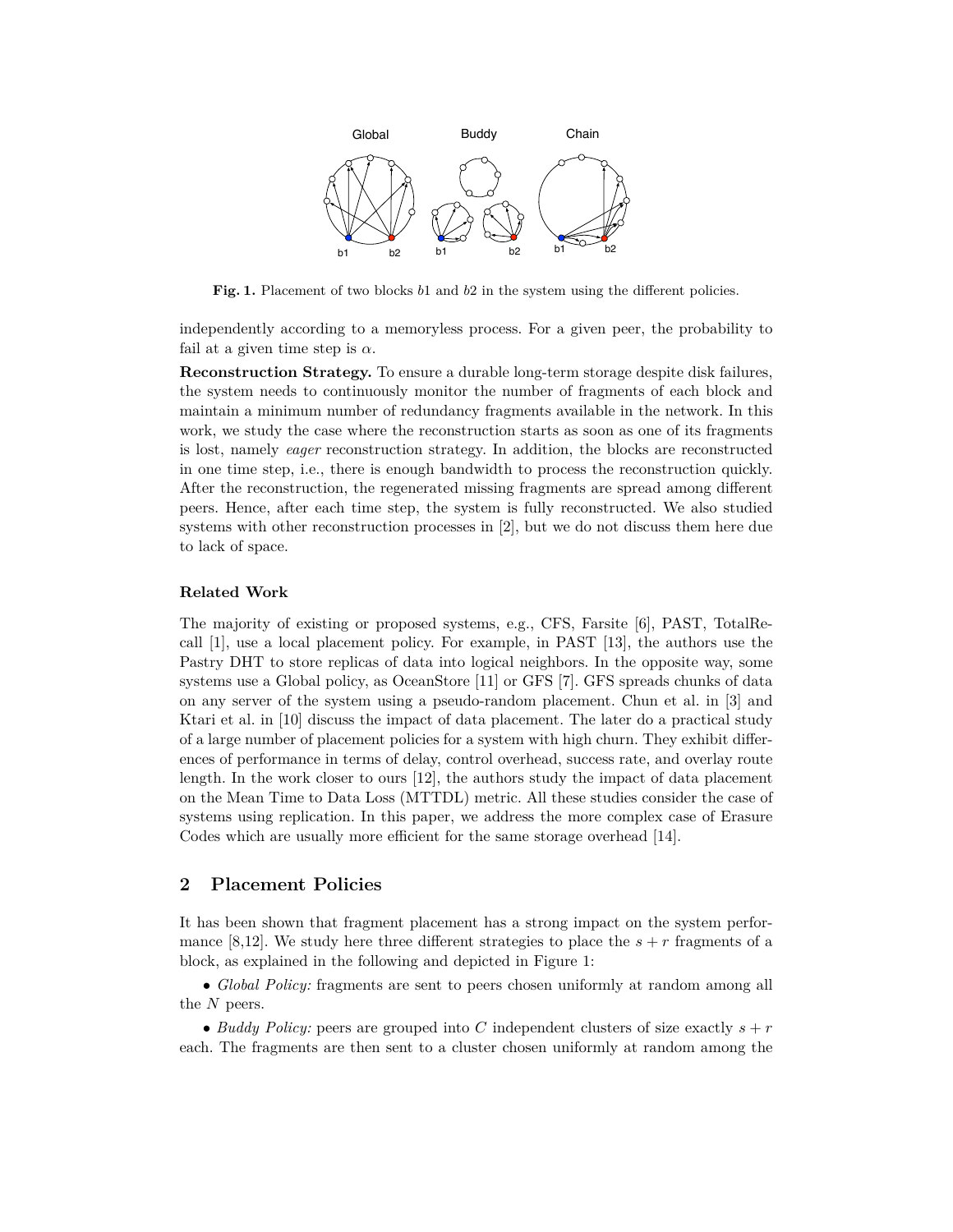

**Fig. 2.** Illustrative example of the cumulative number of block losses for a period of three years. The number of losses is the same among policies, but its distribution over time is different.

clusters. In this situation, all peers of a cluster store fragments of the same set of blocks. It could be seen as a collection of local RAID like storage.

• *Chain Policy:* the network is seen as a directed ring of *N* peers and the fragments are sent to  $s+r$  consecutive peers choosen uniformly at random. This policy corresponds to what is done in most distributed systems implementing a DHT.

The use of the Global policy allows the system to distribute more uniformly the load among peers, leading to a faster reconstruction and a smoother operation of the system [8]. However, the use of Buddy and Chain, namely *local* strategies, brings practical advantages [4,3]. For example, the management traffic and the amount of metainformation to be stored by the peers are kept low.

**Data Loss Rate.** A data loss occurs when at least one block is lost. A block is considered lost if it loses at least  $r + 1$  fragments during one time step, otherwise, recall that all the  $s + r$  fragments are fully reconstructed at next time step. The data loss rate for a given block comes straightforward. This loss rate does not depend on the placement policy (as soon as it is assured that all fragments are stored on different peers). Hence, we have the same expected number of lost blocks for the three placement policies.

**Mean Time to Data Loss (MTTDL).** However, as stated in [8], the measure of the time to the first occurrence of a data loss shows that the three policies have very distinct behaviors. It is shown by simulations that the average quantity of data loss per year is the same, but the distribution across time of these losses is very different (see Figure 2). In the Global policy the losses occurs regularly. Conversely, they occur very rarely for the Buddy placement, but, when they occur, they affect a large batch of data. Basically, all the blocks of a Buddy cluster are lost at the same time. The behavior of the Chain policy is somewhere in the middle of both. In the next section we propose analytical methods to compute these variations through the metric MTTDL.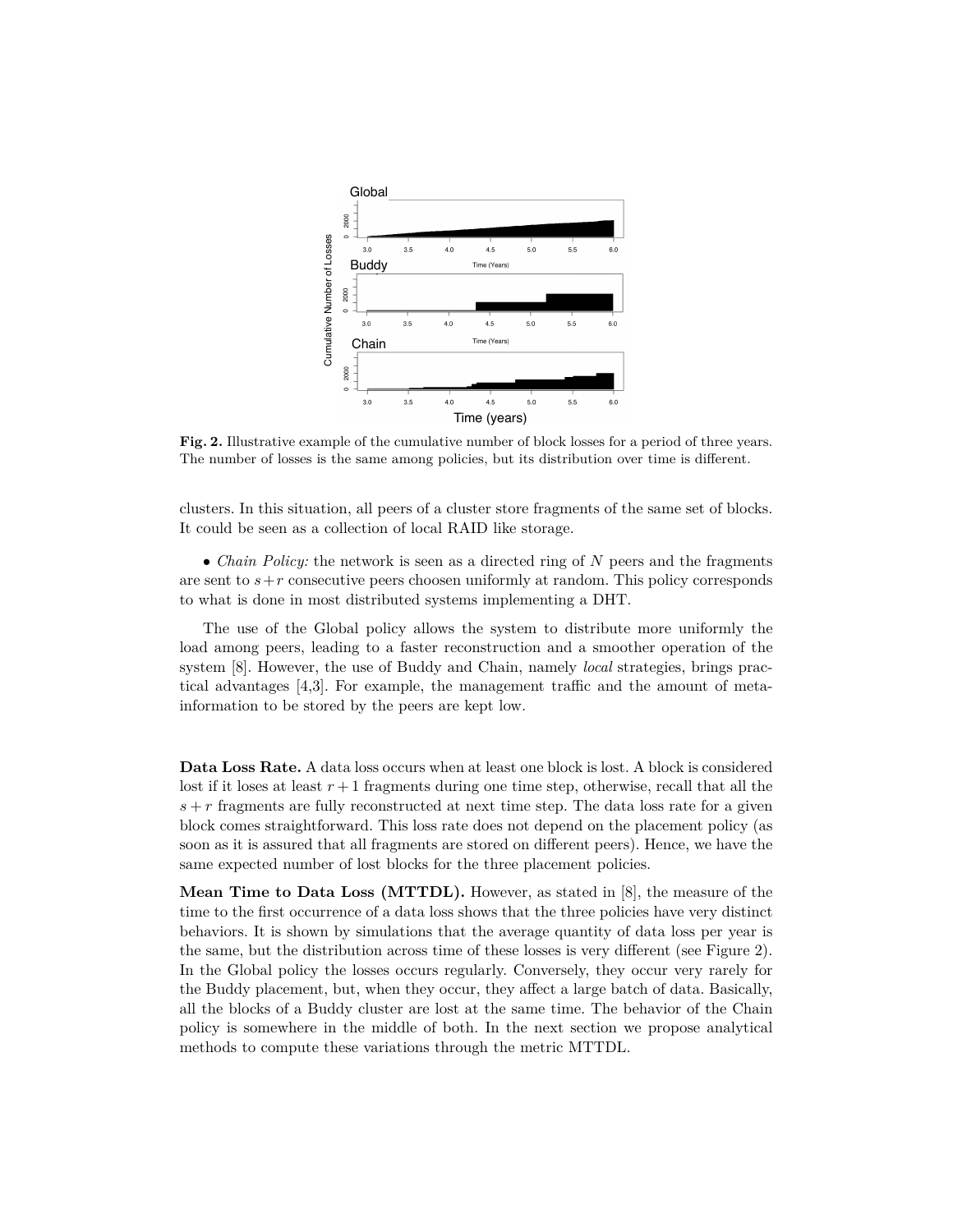### **3 Buddy Placement Policy**

In the next three sections (Section 3, 4 and 5), we present methods to compute exact values and approximations of the MTTDL for the three placement policies. For each policy, we calculate the probabilty P*policy* to lose data at any given time step. Then, we  $deduce \, \, \text{MTT} \, \text{DL}_{\text{policy}} = 1/\mathbb{P}_{\text{policy}}.$ 

In the Buddy placement policy, the *N* peers are divided into *C* clusters of size  $s + r$ each. In this strategy, the calculation of the MTTDL*buddy* is straightforward. Given a cluster, the probability to have a block loss is the probability that the cluster loses at least  $r + 1$  peers (i.e., fragments), is given by

$$
\mathbb{P}_{cluster} = \sum_{j=r+1}^{s+r} {s+r \choose j} \alpha^j (1-\alpha)^{s+r-j}.
$$
 (1)

In fact, when that happens all the data stored on that cluster is lost. Remember that  $\alpha$  is the probability of a given peer to fail at one time step. Since all the  $C$  clusters are independent, the probability to have a data loss is given by  $\mathbb{P}_{\text{buddy}} = 1 - (1 - \mathbb{P}_{\text{cluster}})^C$ .

If the average number of cluster failures per time step  $C \cdot \mathbb{P}_{cluster} \ll 1$ , as expected in a real system (i.e., the probabilty of simultaneous cluster failures is small), then we have  $\mathbb{P}_{\text{buddy}} \approx C \cdot \mathbb{P}_{\text{cluster}}$ , and so MTTDL<sub>buddy</sub>  $\approx 1/(C \cdot \mathbb{P}_{\text{cluster}})$ .

If  $(s + r)\alpha \ll 1$ , we can approximate even more. In other words, this assumption means that the probability of a peer failure  $\alpha$  is small. Since the ratio between two consecutive terms in sum of Equation (1) is  $\leq (s+r)\alpha$ , we can bound its tail by a geometric series and see that it is of  $O((s+r)\alpha)$ . We obtain  $\mathbb{P}_{cluster} \approx \binom{s+r}{r+1} \alpha^{r+1}$ . Then we have

$$
\text{MTTDL}_{\text{buddy}} \approx \frac{1}{\frac{N}{s+r} \cdot {s+r \choose r+1} \alpha^{r+1}}.
$$
\n
$$
\tag{2}
$$

## **4 Global Placement Policy**

In the Global policy, block's fragments are parted between  $s + r$  peers chosen uniformly at random. First, we present the exact calculation of the MTTDL*global*. We then present approximated formulas that give an intuition of the system behavior.

#### **4.1 MTTDL calculation**

First, we consider *i* failures happening during one time step. Let *F* denote the set of the placement classes (i.e., groups of  $s + r$  peers) that hold at least  $r + 1$  of these *i* failures; we have:

$$
\#F = \sum_{j=r+1}^{i} {i \choose j} {N-i \choose s+r-j}
$$
\n(3)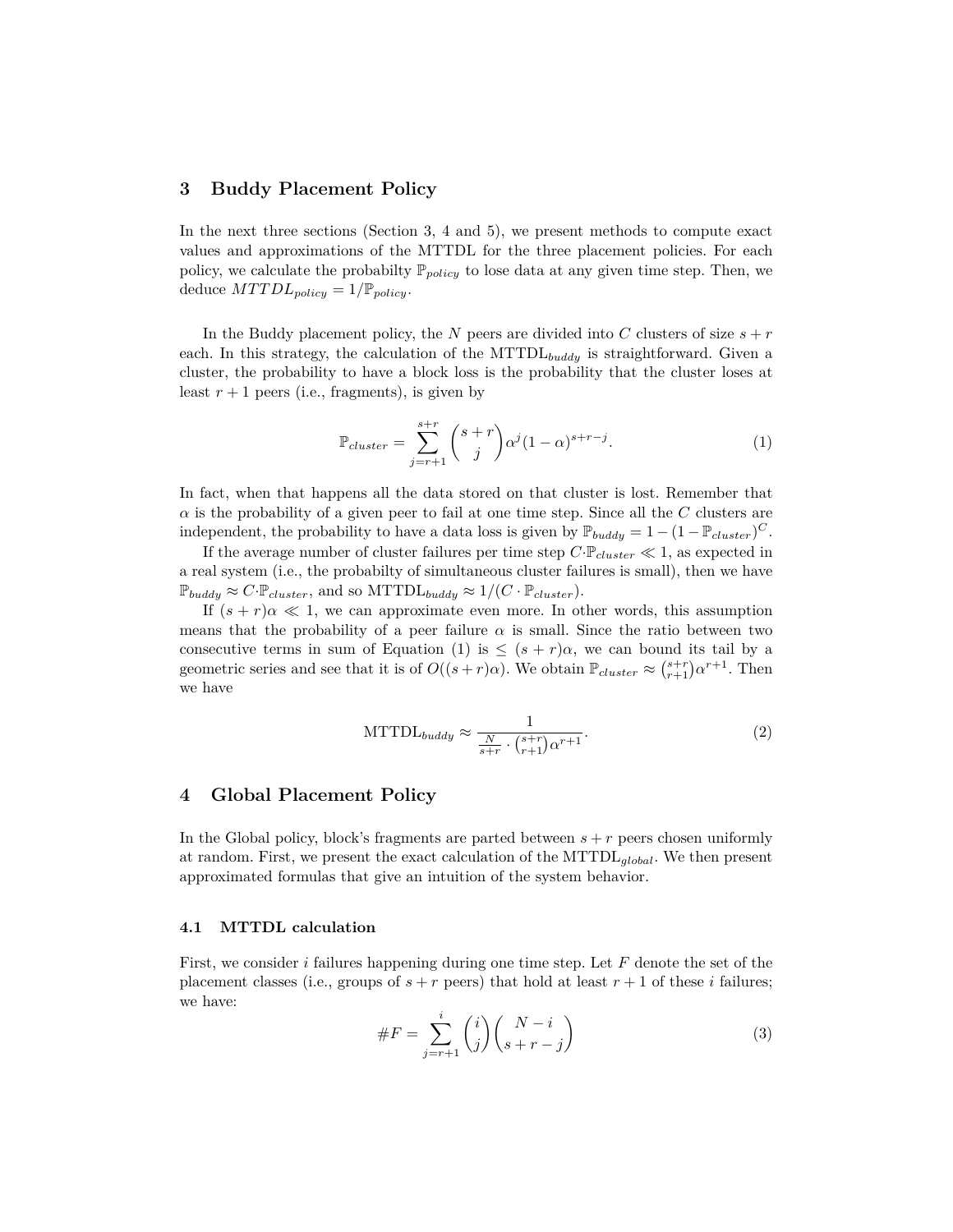Then, suppose we insert a new block in the system: his  $s + r$  fragments are dispatched randomly in one of the  $\binom{N}{s+r}$  placement classes with uniform probability. Thus, the probability  $\mathbb{P}_{block}(i)$  for the chosen class to be in *F* is:

$$
\mathbb{P}_{block}(i) := \mathbf{P}\left[\text{placement in } F\right] = \frac{\sum_{j=r+1}^{i} {i \choose j} {N-i \choose s+r-j}}{{N \choose s+r}}
$$

As block insertions are *independent*, if we consider our *B* blocks one after the other, the probability that none of them falls in *F* is  $(1 - \mathbb{P}_{block}(i))^B$ . We then come back to the global probability to lose data considering different failure scenarii:

$$
\mathbb{P}_{global} := \mathbf{P} \left[ \text{lose data} \right] = \mathbf{P} \left[ \bigcup_{\{i \text{ failures}\}} [\text{failure kills a block}] \right]
$$

$$
= \sum_{i=r+1}^{N} {N \choose i} \alpha^{i} (1-\alpha)^{N-i} \mathbf{P} \left[ i \text{ failures kill a block} \right]
$$

Which gives us the MTTDL of the system using the global policy:

$$
\text{MTTDL}_{global}^{-1} \approx \sum_{i=r+1}^{N} \binom{N}{i} \alpha^{i} (1-\alpha)^{N-i} \left[ 1 - \left( 1 - \frac{\sum_{j=r+1}^{i} \binom{i}{j} \binom{N-i}{s+r-j}}{\binom{N}{s+r}} \right)^{B} \right] \tag{4}
$$

#### **4.2 MTTDL approximation**

We provide here approximations for systems with low peer failure rates: *backup systems*. One example is *Brick storage systems* [12]. Each peer is a "brick" dedicated to data storage, that is, a stripped down computer with the fewest possible components: CPU, motherboard, hard drive and network card. In these backup systems, as we want a very high data life time, we have either  $\alpha N \ll 1$  or  $\alpha N \sim 1$ , i.e., we have a not too high mean number of peer failures per time step.

Computations of this complicated sum suggests that only its first terms matter, and especially the very first term when  $\alpha N \ll 1$ . We can formalize this: let us consider three "zones" for  $i \in [r+1, N]$ : (I)  $i \sim s+r$ , (II)  $s+r \ll i \ll N$  and (III)  $i \sim N$ . We introduce the following notations:

$$
A_i = \sum_{j=r+1}^{s+r} {i \choose j} {N-i \choose s+r-j} ; C_i = 1 - \frac{A_i}{N \choose s+r}
$$
  

$$
\Gamma_i = 1 - C_i^B ; A_i = {N \choose i} \alpha^i (1-\alpha)^{N-i} \Gamma_i
$$

Where  $A_i$  is nothing but  $\#F$  in case *i* failures happen. In fact, and for the sake of curiosity, we can compute it easily with the following relation.

**Lemma 1.** *For*  $i \geq r + 1$ ,  $A_{i+1} = A_i + {i \choose r} {N - (i+1) \choose s-1}$ *.*

*Proof.* F is the set of placement classes with at least  $r + 1$  of them falling into a given "failure" set of size *i*. Let us see what happens when we increment the size of this failure set. We denote by  $S_i$  the initial failure set of *F* and  $S_{i+1} = S_i \cup \{x\}$ . A placement class falls in  $S_{i+1}$  iff it has at least  $r+1$  peers in it, which is equivalent to either (a) having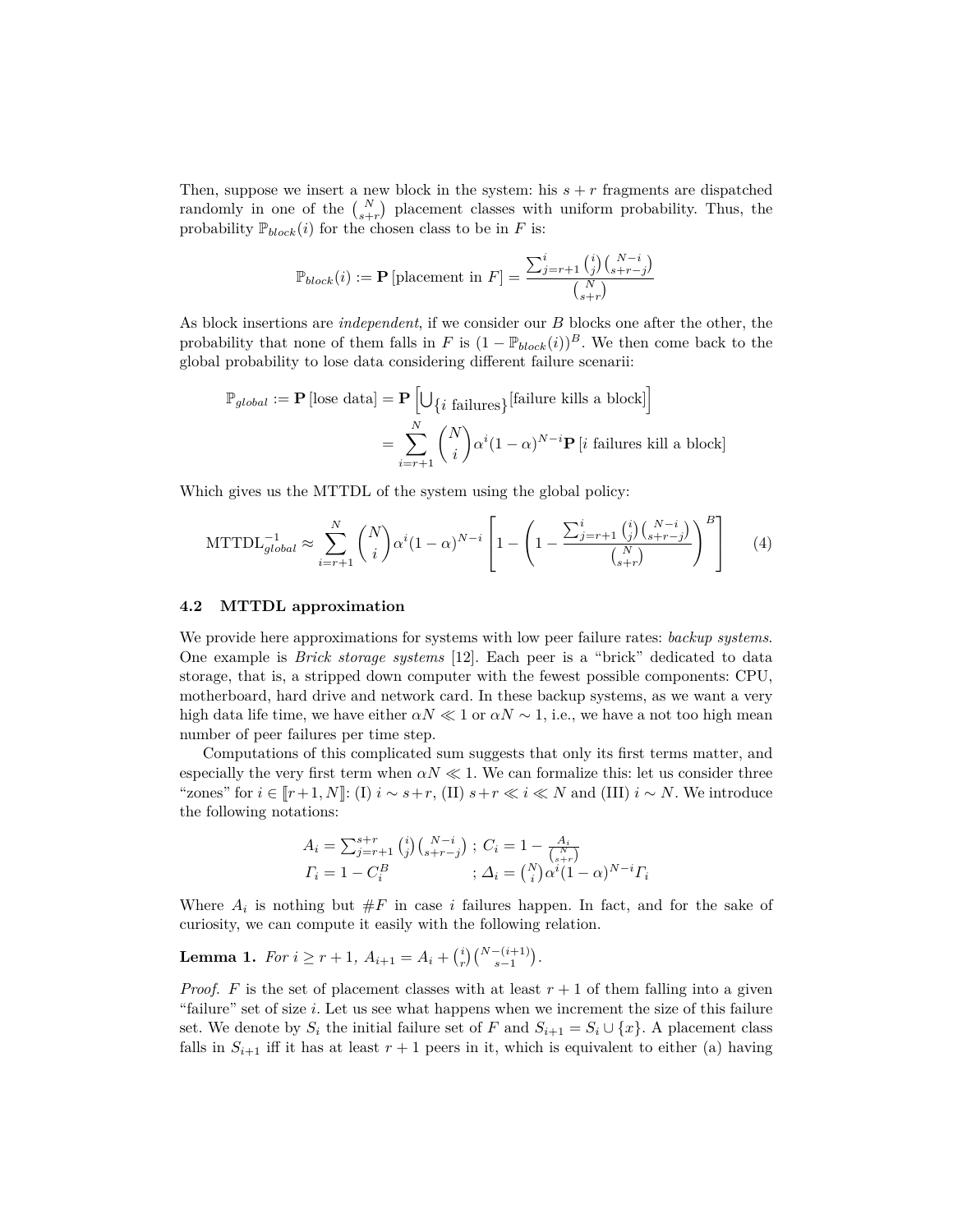more that  $r + 1$  peers in  $S_i$  or (b) containing x and *exactly* r peers in  $S_i$  (cases where there are more than  $r + 1$  peers in  $S_{i+1}$ , including x, are already counted in (a)). From this we conclude that:  $A_{i+1} = A_i + {i \choose r} {N - (i+1) \choose s-1}$ .

The ratio between two consecutive terms of sum (4) is:

$$
\rho := \frac{\Delta_{i+1}}{\Delta_i} = \frac{\alpha}{1-\alpha} \frac{N-i+1}{i+1} \frac{\Gamma_{i+1}}{\Gamma_i} \approx \alpha N \cdot \frac{\Gamma_{i+1}}{i \Gamma_i} \tag{5}
$$

In zones (II) and (III), we can show this ratio is low enough so we can bound the tail of our sum by a geometric series of common ration  $\rho \ll 1$ .

**Lemma 2.** *In zone* (*I*), under the assumption  $\frac{N}{(s+r)^2} \gg 1$ ,

$$
\Delta_i \approx B \binom{s+r}{r+1} (\alpha N)^{i-(r+1)} \alpha^{r+1} (1-\alpha)^{N-i} \tag{6}
$$

*Proof.* When  $i \sim s + r$ , we usually (read: in practice) have  $A / \binom{N}{s+r} \ll 1$ . Under our (strong) assumption, which is also verified in practice, we indeed have the simple bound  $A \left( \binom{N}{s+r} \right) \leq \left( \frac{(s+r)^2}{N} \right)$  $\left(\frac{r}{N}\right)^{r+1}$   $\frac{s}{(r+1)!} \ll \frac{1}{B}$ . Thus,  $\Gamma_i$  is almost proportional to  $C_i$  in zone (I), which implies  $\Delta_i \approx B\alpha^i (1-\alpha)^{N-i} A\binom{N}{i} \left(\binom{N}{s+r}\right)$ . But simple combinatorics show that  $A\binom{N}{i} = \sum_{j=r+1}^{s+r} \binom{s+r}{j} \binom{N-(s+r)}{i-j} \binom{N}{s+r}$ , leading us to equation (6).

**Lemma 3.** *In zone* (*II)*,  $\rho \approx \frac{\alpha N}{i}$ .

*Proof.* When  $s + r \ll i \ll N$ , we have

$$
A_i \approx \sum_{j=r+1}^{s+r} \frac{i^j (N-i)^{s+r-j}}{j! (s+r-j)!}
$$
  
\n
$$
C_i \approx \left(1 - \frac{i}{N}\right)^{s+r} \sum_{j=0}^r {s+r \choose j} \left(\frac{i}{N-i}\right)^j
$$
  
\n
$$
\approx \sum_{j=0}^r {s+r \choose j} \left(\frac{i}{N}\right)^{j} \sum_{l=0}^{s+r-j} (-1)^l \left(\frac{i}{N}\right)^l
$$

Taylor expansion to second order in  $\frac{i}{N}$  leads us to  $\Gamma_i \approx B\left[2(s+r)-3\right]\left(\frac{i}{N}\right)^2$ . Hence we see that  $\frac{\Gamma_{i+1}}{\Gamma_i} \approx (1 + \frac{1}{i})^2 \approx 1$ , equation (5) leading us to  $\rho \approx \alpha N/i$ .

**Lemma 4.** *In zone (III)*,  $\rho \leq \frac{\alpha N}{i}$ .

*Proof.* Let  $\epsilon_i = 1 - \frac{i}{N}$ : when  $i \sim N$ , we have  $C_i \approx \sum_{j=0}^r \left(\frac{i}{N}\right)^j \epsilon_i^{s+r-j} {s+r \choose j} \approx \epsilon_i^{s} {s+r \choose r}$ . Hence,  $C_{i+1} - C_i \approx \frac{1}{N^s} \left( \epsilon_{i+1}^{s-1} + \cdots + \epsilon_i^{s-1} \right) \binom{s+r}{r} \leq \frac{1}{N^s} s \epsilon_i^{s-1} \binom{s+r}{r} \ll 1$ . Then, Taylor expansion of the convex function  $f(x) = 1 - x^B$  leads us to  $(f'' < 0)$ :

$$
F_{i+1} - F_i \le (C_{i+1} - C_i) f'(C_i)
$$
  
\n
$$
\le \frac{1}{N^s} s \epsilon_i^{s-1} {s+r \choose r} B C_i^{B-1}
$$
  
\n
$$
\frac{\Gamma_{i+1}}{\Gamma_i} \le 1 + \frac{B \epsilon_i^{s-1} s {s+r \choose r}}{N^s} \frac{C_i^{B-1}}{1 - C_i^B}
$$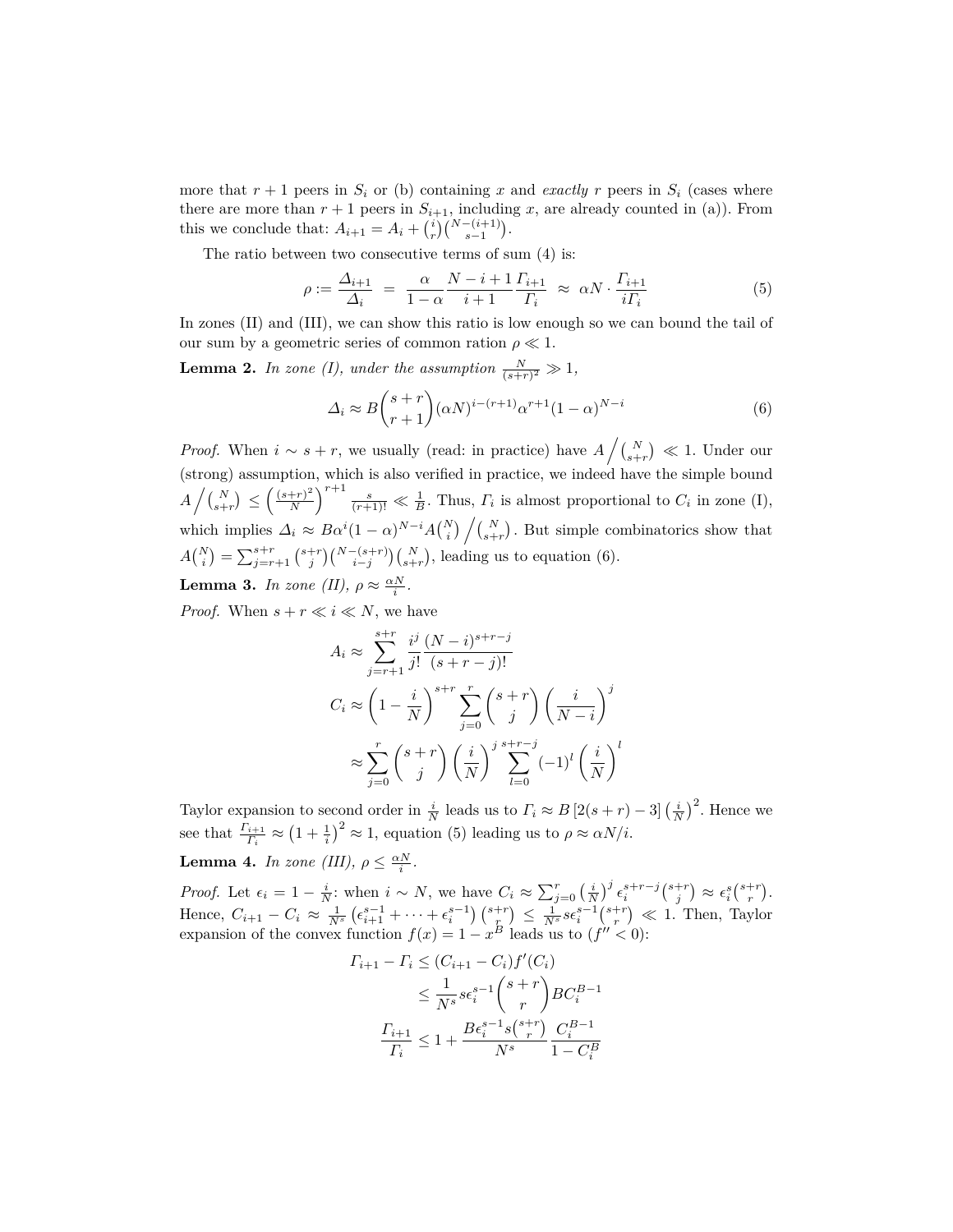Since in practice we have  $B \ll N^s$ , this upper bound is close to 1 and we conclude – as usual – with equation (5) giving  $\rho \leq \alpha N/i$ .

Lemmas 3 and 4 tell us that, when  $i \gg s + r$ , our big sum is bounded by a geometric series of common ratio  $\leq \frac{\alpha N}{i} \ll 1$ , so only the terms before zones (II) and (III) numerically matter.

Lemma 2 can provide us with a stronger result. Equation (6) leads to  $\rho \approx \alpha N$  in zone (I). Hence, if we also have  $\alpha N \ll 1$ , that is, mean number of failures per time step is really low (or, equivalently, time step is short enough), then only the first term of the sum matters. If we simplify it further, we find:

$$
\text{MTTDL}_{global} \approx \frac{1}{B\binom{s+r}{r+1}\alpha^{r+1}}\tag{7}
$$

### **5 Chain Placement Policy**

For the Chain policy, the computation of MTTDL*chain* is more difficult than the two previous ones, mainly because the chains are not independent of each other. From the definition of the Chain policy, a data loss occurs only when  $r + 1$  (or more) peer failures are located at  $s + r$  consecutive peers.

We present in this paper two approaches to compute or approximate the MTTDL for the Chain policy. We first describe computations using Markov chains techniques, and we then describe an analytical approximation value assuming that  $\alpha$  is small enough.

#### **5.1 Markov Chain Approach**

The idea is to survey the *N* sequences  $S_1, S_2, \ldots, S_N$  of  $s + r$  consecutive peers. First, we define a binary-vector  $(b_i, b_{i+1}, \ldots, b_{i+s+r-1})$  for each  $S_i$ , where the elements of this vector represent the state of peers of  $S_i$ :  $b_j = 1$  if the peer numbered *j* is failed,  $b_j = 0$ otherwise,  $i \leq j < i+s+r$ . Peer numbered  $N+k$  is really the peer numbered k. Remark that the binary-vector of  $S_{i+1}$  is  $(b_{i+1}, \ldots, b_{i+s+r})$ .

As an example, consider a system composed of  $N = 10$  peers with the values  $s = 3$  $\sum_{i=1}^{5} b_i \geq 3$ , then it means that there is a data loss. Otherwise we have for example and  $r = 2$ . The first sequence  $S_1$  of peers is associated with the vector  $(b_1, \ldots, b_5)$ . If the vector  $(0,0,1,0,0)$ . Thus we now look at the vector  $(b_2,\ldots,b_6)$  associated with the second sequence  $S_2$  of peers. To get this new vector, we remove the first bit  $b_1$  of the previous vector and we add the new bit  $b_6$  at the end. We get for example  $(0, 1, 0, 0, 1)$  if  $b_6 = 1$ . Two peer failures appear in the sequence  $S_2$ , and so we do not have a data loss. If for example  $b_7 = 1$ , then the vector associated with  $S_3$  is  $(1, 0, 0, 1, 1)$ . In that case a data loss is found.

We now want to compute the probability to find at least one "bad" sequence *S<sup>i</sup>* containing at least  $r+1$  bits 1 in its vector. We use a discrete time discrete space Markov chain to represent the transitions between sequences. Indeed, the set of states *V* of such Markov chain is the set of all possible binary-vectors of size  $s+r$  such that the sum of its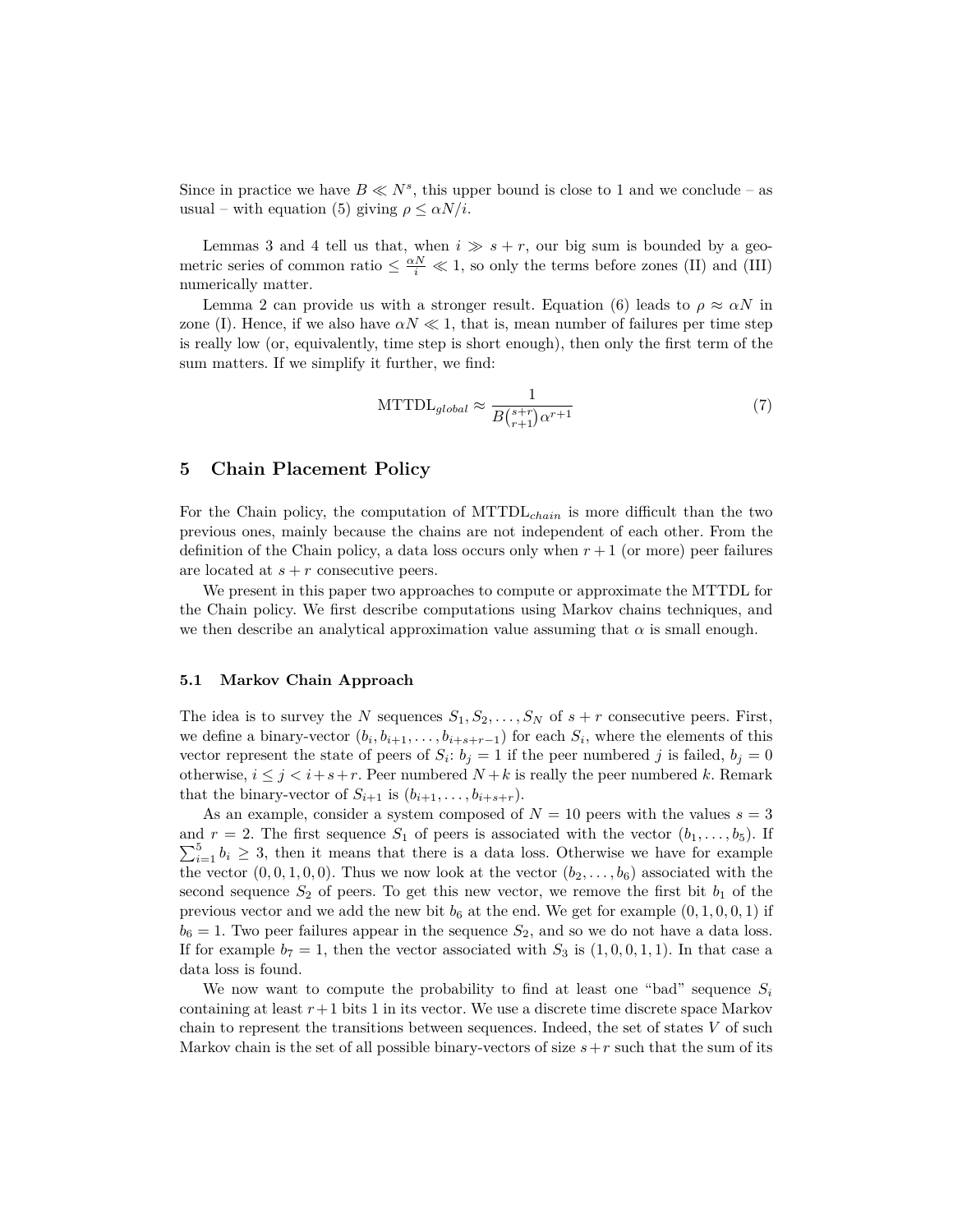

**Fig. 3.** Sample part of the Markov chain for  $s + r = 5$  and  $r + 1 = 3$ .

elements is at most *r*, plus an absorbing state namely *vdead* (containing all other binaryvectors of size  $s + r$  in which the sum of its elements is greater than  $r$ ). For a binaryvector  $(b_i, b_{i+1}, \ldots, b_{i+s+r-1})$ , we have two possible transitions:  $(b_{i+1}, \ldots, b_{i+s+r-1}, 1)$ with probability  $\alpha$  and  $(b_{i+1}, \ldots, b_{i+s+r-1}, 0)$  with probability  $1-\alpha$ . One of these vectors (states) could belong to *vdead*. Remark that we can see this Markov chain as a De Bruijn graph [5].

Consider the previous example with  $s = 3$  and  $r = 2$ . Figure 3 describes the two possible transitions from the state  $(1, 0, 0, 1, 0)$  (corresponding to the current sequence  $S_i$ : the last peer of the next sequence  $S_{i+1}$  is failed with probability  $\alpha$ , and it is not failed with probability  $1 - \alpha$ . The two possible states are  $(0, 0, 1, 0, 1)$  and  $(0, 0, 1, 0, 0)$ , respectively. Furthermore from state  $(0, 0, 1, 0, 1)$ , it is possible to transit to state  $v_{dead}$ because with probability  $\alpha$  the vector of the next sequence is  $(0, 1, 0, 1, 1)$ .

First, we assume that the *N* peers are ordered in a *line* instead of a *ring*. In other words we do not take into cosideration such vectors of sequences:  $(\ldots, b_N, b_1, \ldots)$ . In that case we look at  $N - (s + r) + 1$  sequences. We compute the distribution of probability *π* after *N* steps as follows:  $\pi = v_0 M^N$  where  $v_0 = (0, 0, \ldots, 0)$  is the state without peer failures and M is the transition matrix of our Markov chain. In that case  $\mathbb{P}_{line}$  is *π*(*vdead*).

To get the value P*chain*, we have to carefully take into consideration sequences containing peers on both borders of the network (becoming a ring again). The concerned sequences admit vectors  $(\ldots, b_N, b_1, \ldots)$ . We get  $\pi = \sum_{v \in V} P(v) (v_0 M_{b_{i_1}} \ldots M_{b_{i_{s+r}}} M^{N-(s+r)})$  $M_{b_{i_1}} \ldots M_{b_{i_{s+r-1}}}$  with  $P(v)$  the probability to have *v* as initial state, and  $M_k, k \in \{0, 1\}$ , the transition matrix replacing  $\alpha$  by  $k$ .

The number of states of the previously described Markov chain is  $|V| = 1 + \sum_{i=0}^{r} {s+r \choose i}$ states. Lemma 5 proves that we can reduce this number of states showing some properties.

**Lemma 5.** *There exists a Markov chain having the same*  $\pi(v_{dead})$  *such that:* 

$$
|V| = 1 + \sum_{i=0}^{r} {s+r \choose i} - \sum_{k=1}^{r} \sum_{j=0}^{k-1} {s+k-1 \choose j} \tag{8}
$$

*Proof.* One of the peer failures in the chain is meaningful if and only if it can be present in some following chain containing at least  $r + 1$  failures. For example, in the state  $(1,0,\ldots,0)$ , the first dead is not meaningful because, even if we have r dead peers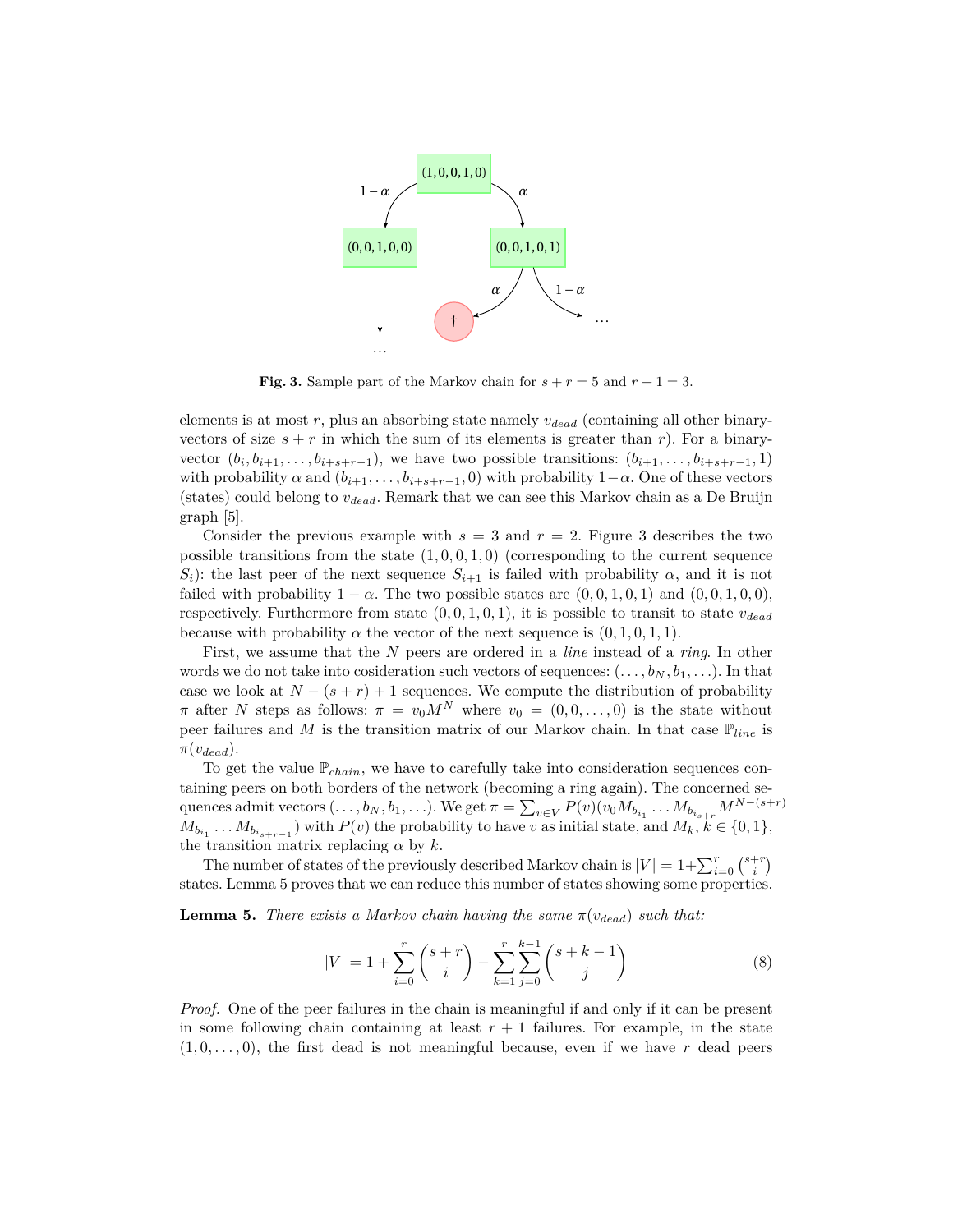following, it will be too far away to make a chain with  $r + 1$  peer failures. In this sense, states  $(0,0,\ldots,0)$  and  $(1,0,\ldots,0)$  are equivalent and we can merge them.

More generally suppose we have *k* peer failures in the current state (current sequence of peers): we miss  $r + 1 - k$  peer failures to make a data loss; hence, a peer failure in the current sequence will have incidence if and only if it is one of the last *s* + *k* − 1 peers of the chain: otherwise, even if the next  $r + 1 - k$  peers are dead, they won't fit with our  $k$ deads in a frame of size  $s + r$ .

Thus, among all the states with *k* peer failures, only those where all failures are in the tail of size  $s + k - 1$  are meaningful. As to the others, the first failures do not matter and we can forget them. This merging algorithm leads us to state space size (8): in a nutshell, we forget all states with *k* failures and less than *k* peer failures in the tail of size  $s + k - 1$ .

We presented a method to compute the exact value of  $\mathbb{P}_{chain}$  (MTTDL<sub>chain</sub> = 1*/*P*chain*). We now propose a simple method to approximate the MTTDL using Absorbing Markov chains techniques. We first consider that the number of peers is infinite. In fact peers numbered  $i$ ,  $i+N$ ,  $i+2N$ ,  $\dots$ ,  $i+kN$ ,  $\dots$  represent the same peer numbered *i* but at different time steps. Then the corresponding fundamental matrix gives us the average time *tabs* to absorption, that is the average number of consecutive sequences of peers to find a data loss. Thus  $MTTDL_{chain} \approx \lfloor t_{abs}/N \rfloor$ . Indeed let *P* and *Q* denote the transition matrices of respectively the complete chain (described before) and the sub-chain where we removed the absorbing state and all its incident transitions. Then the fundamental matrix  $R = (I - Q)^{-1}$  gives us the time to absorption  $t_{abs}$  starting from any state (see [9] for details).  $t_{abs}$  is not exactly the MTTDL since  $N - (s + r)$  steps correspond to one time step (we survey the whole ring). Hence,  $|t_{abs}/N|$  gives us the expected number of *time* steps before we reach the absorbing state, which is, this time, the MTTDL we are looking for.

#### **5.2 Analytical Approximation**

In the rest of this section, a *syndrome* is a sequence of  $s+r$  consecutive peers containing at least  $r + 1$  peer failures. Under the assumption that  $\alpha$  is "small enough" (we will see how much), we can derive an analytical expression of the MTTDL.

$$
MTTDL_{chain} \approx \frac{1}{N\frac{r+1}{s+r}\binom{s+r}{r+1}\alpha^{r+1}}.\tag{9}
$$

Let us begin with two lemmas.

**Lemma 6.** *The probability to have two distinct syndromes is negligible compared to the probability to have only one and bounded by*

$$
\mathbf{P} \left[ \exists \text{ two distinct syndromes } \mid \exists \text{ a syndrome} \right] < \frac{\alpha N(s+r) \cdot (\alpha (s+r))^{r-1}}{r!} \tag{10}
$$

*Proof.* The probability for a syndrome to begin at a given peer (the beginning of a syndrome being considered as his first peer failure) is given by  $p = \alpha \sum_{i=r}^{s+r-1} {s+r-1 \choose i} \alpha^{i} (1-r)^{i}$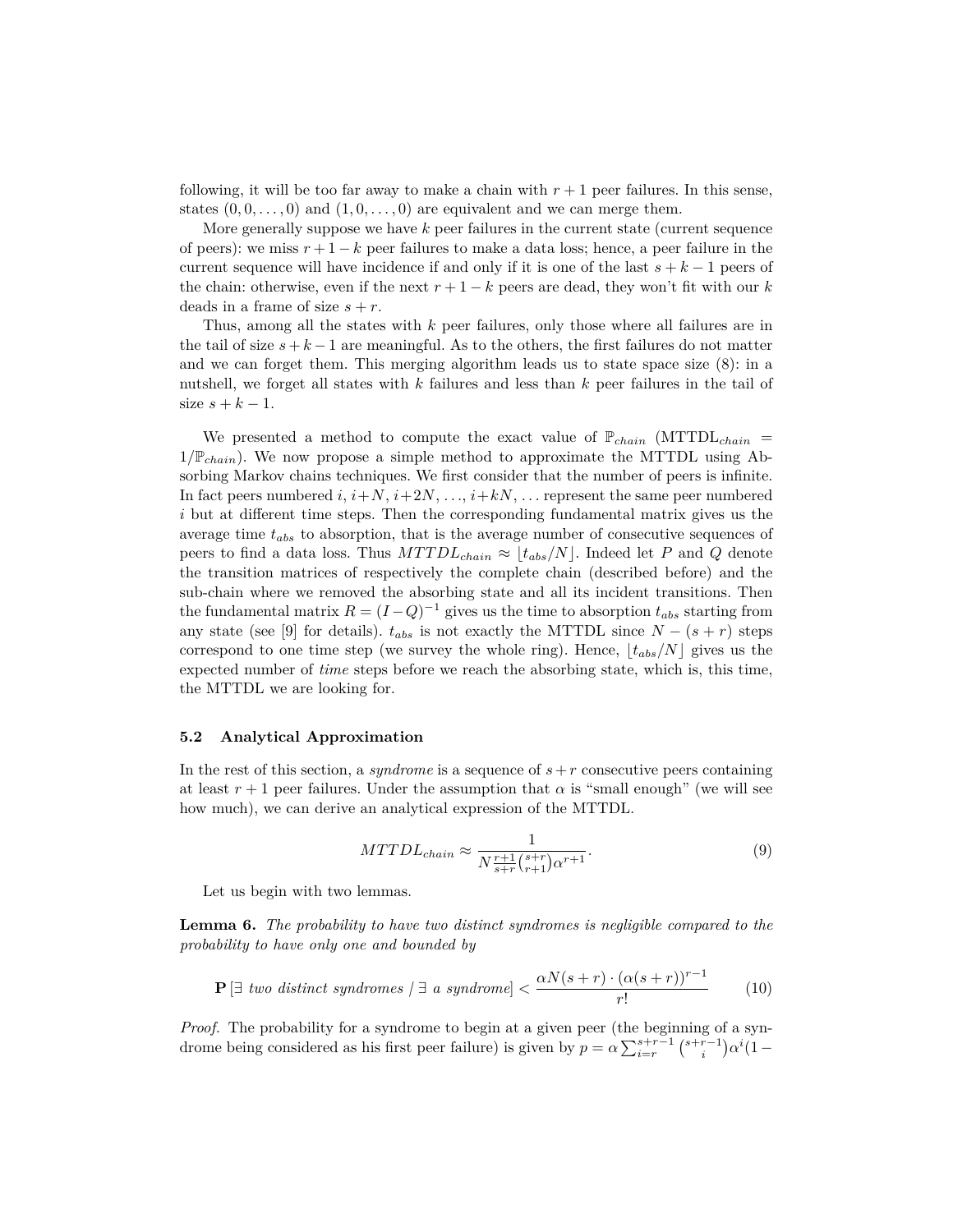$\alpha$ )<sup>s+r−1−*i*</sub>. Meanwhile, we have</sup>

 $\mathbf{P}[\exists 2 \text{ distinct syndromes}] = \mathbf{P} \left[ \cup_{|i-j| \geq s+r} \exists 2 \text{ syndromes beginning at peers } i \text{ and } j \right],$ 

which is  $\leq {N \choose 2} p^2 < (pN)^2$ . Normalizing by  $pN$  gives us the probability to have two syndromes knowing that there is at least one:

**P**  $\exists$  two distinct syndromes  $\exists$  a syndrome $\leq pN$ .

Hence, we would like to show that  $pN$  is negligible. An upper bound on  $p$  is easy to figure out: given that  $\alpha(s+r) \ll 1$ , we have  $p \approx {\binom{s+r-1}{r}} \alpha^r (1-\alpha)^{s-1} \leq (\alpha(s+r))^r / r!$ , and so  $pN \leq (\alpha N(s+r))(\alpha(s+r))^{r-1}/r!$ . Hence, assuming  $\alpha N(s+r) \ll 1$  (or otherwise  $r \geq \log N$ ) suffices to conclude.

**Lemma 7.** The probability to have more than  $r + 1$  dead peers in a given syndrome is *negligible and bounded by*

$$
\mathbf{P} \left[ \exists > r+1 \text{ dead peers } / \exists \geq r+1 \text{ peers } < \alpha(s+r) \right] \tag{11}
$$

*Proof.* Since we are working in a syndrome, the probability we want to bound is, in a given chain:

$$
\begin{aligned} \mathbf{P} \left[ \exists > r+1 \text{ dead peers} \mid \exists \geq r+1 \text{ dead peers} \right] &= \frac{\sum_{r+2}^{s+r} \binom{s+r}{i} \alpha^i (1-\alpha)^{s+r-i}}{\sum_{r+1}^{s+r} \binom{s+r}{i} \alpha^i (1-\alpha)^{s+r-i}} \\ &\leq \frac{\sum_{r+2}^{s+r} \binom{s+r}{i} \alpha^i (1-\alpha)^{s+r-i}}{\binom{s+r}{r+1} \alpha^{r+1} (1-\alpha)^{s-1}} \end{aligned}
$$

Since the ratio between a term of the binomial series and its predecessor is  $\frac{\alpha}{1-\alpha} \cdot \frac{s+r-i}{i+1}$ , we can bound the tail of the binomial sum by a geometric series of common ratio  $q =$  $\frac{\alpha}{1-\alpha} \cdot \frac{s-1}{s+r} \ll 1$ . Thus we have:

$$
\mathbf{P}\left[\exists > r+1 \text{ dead peers} \mid \exists \geq r+1 \text{ dead peers}\right] < \frac{\alpha}{1-\alpha} \cdot \frac{s-1}{r+2} \cdot \frac{1}{1-q} < \alpha(s+r) \ll 1. \Box
$$

Therefore, if we only look for a single syndrome with exactly  $r + 1$  dead peers, we get a close approximation of the MTTDL.

$$
\mathbb{P}_{chain} = \mathbf{P} [\exists \text{ one syndrome}]
$$
  
=  $\mathbf{P} [\cup_i \exists \text{ one syndrome beginning at peer } i]$   
=  $(N - (s + r))p$ 

Indeed, since there is only one syndrome, the events [syndrome begins at peer *i*] are exclusives. Here  $p$  is the probability for the syndrome to begin at a given peer, which we saw in proof of lemma 6. Given lemma 7, we can approximate it by  $\binom{s+r-1}{r} \alpha^{r+1} (1-\alpha)^{s-1}$ , which leads us too:

$$
\text{MTTDL}_{chain}^{'} \approx \frac{1}{N \binom{s+r-1}{r} \alpha^{r+1}} \tag{12}
$$

One may notice that this is the same formula as (2) in the Buddy case with  $c = N \frac{r+1}{s+r}$ .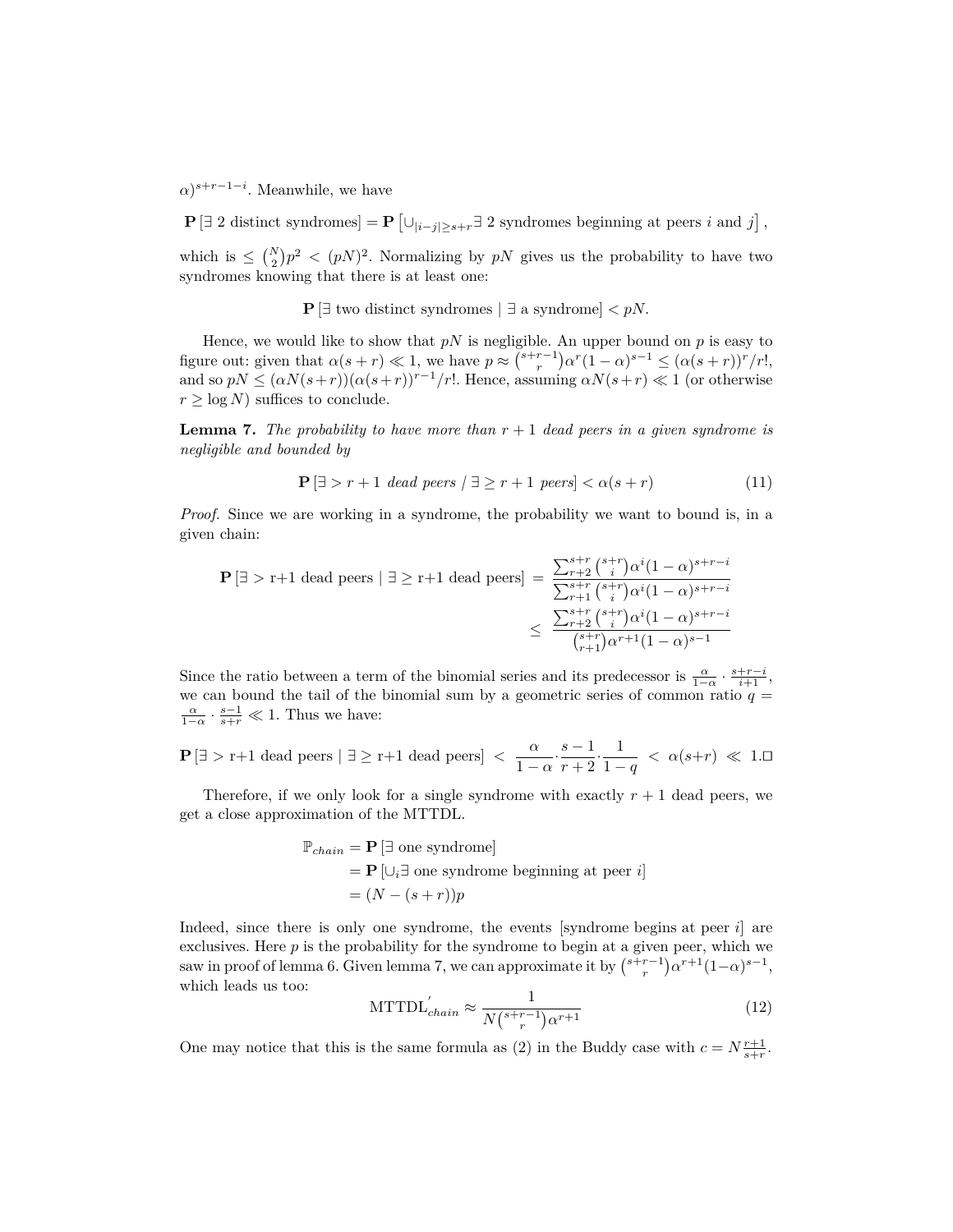

**Fig. 4.** Behavior of the MTTDL<sub>chain</sub> when varying  $\alpha$  (left) and *s* (right).

**Behavior of the MTTDL** Simulations led with common values of the parameters  $(\alpha = 10^{-5}, s = 7, r = 3)$  suggest that approximation (12) succeeds in describing the behavior of the MTTDL, as e.g. depicted by Figure 4.



**Fig. 5.** Impact of  $\alpha$  and  $s$  on the relative variation between simulation and approximation of the MTTDL*chain*.

**Validity of the approximation** We have been able to compare the approximation with the exact results given by the MCM in cases where space size  $(8)$  was low enough (roughly  $s < 15$  and  $r < 5$ ), see Figure 5 for sample values. Numerical results suggested formula (12) was a good approximation for  $\alpha < 10^{-3}$ , *s* having little influence (and *r* almost none) on the relative variation between simulation and approximation.

# **6 Discussion and Conclusion**

The approximations given by the Equations  $(2)$ ,  $(7)$ , and  $(9)$  give an interesting insight on the relation between the placement policies. For instance, note that the ratio between MTTDL<sub>buddy</sub> and MTTDL<sub>chain</sub> does not depend of *N*, nor *B*, nor *s*. When  $B \ll {N \choose r+1}$ , the ratio between MTTDL*buddy* and MTTDL*global* depends on the number of fragments per disk  $B(s+r)/N$ .